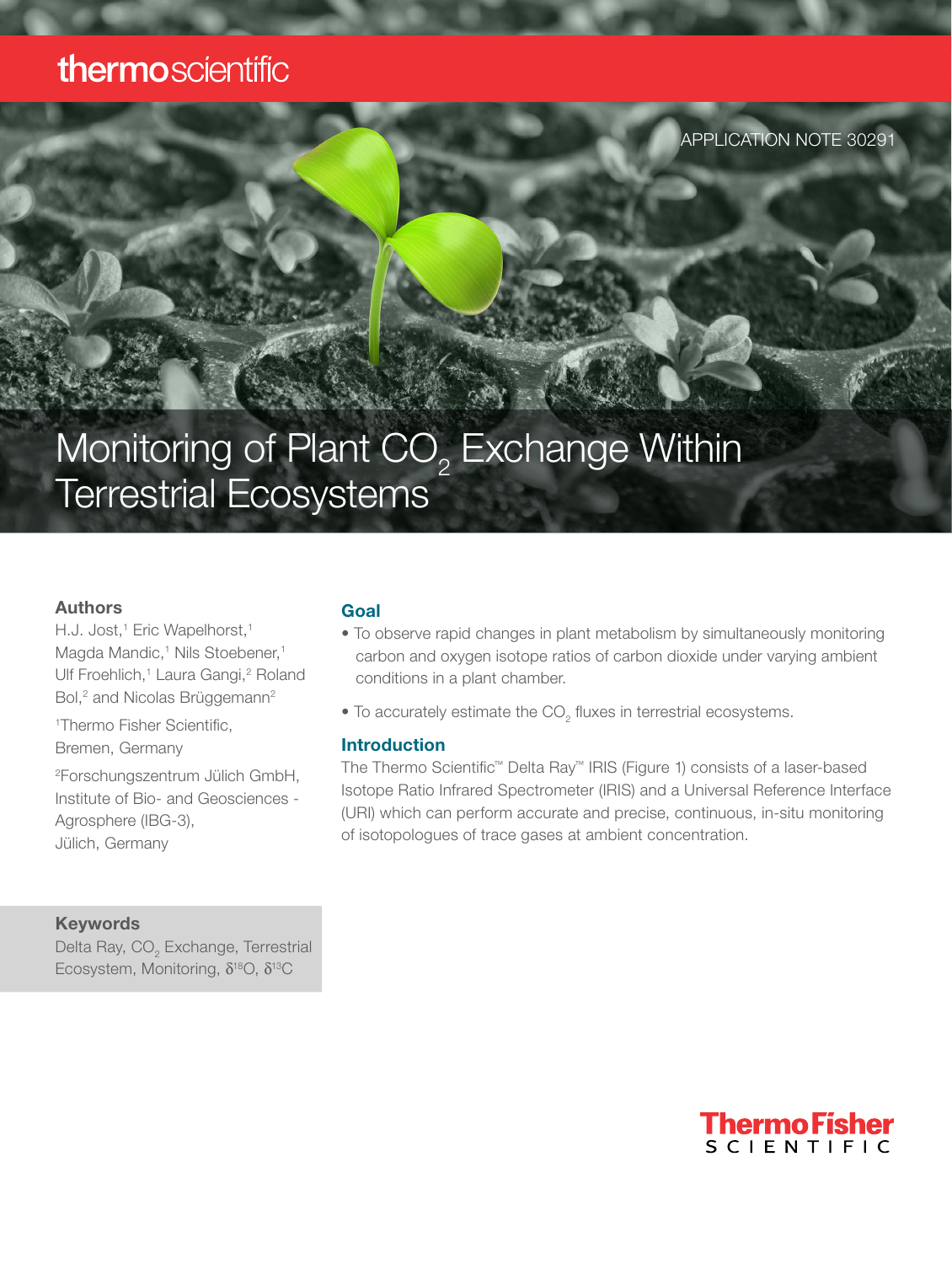

Figure 1. The Thermo Scientific Delta Ray Isotope Ratio Infrared from valve A sent after 300 seconds. Spectrometer (IRIS)

The Delta Ray IRIS can be integrated into a plant chamber (Figure 2) experiment to detect rapid changes in the metabolism of a plant. The objective of this experiment is to measure the impact of different plants species on the oxygen isotopic signature of atmospheric  $\mathrm{CO}_2^{}$  under varying environmental conditions. This is important for an accurate estimation of CO<sub>2</sub> fluxes in terrestrial ecosystems based on  $\delta^{_{18}\rm O}$  in CO<sub>2</sub>.



Figure 2. Plant chamber used in the experiment

#### Method and experimental setup

 $\mathrm{CO}_2$  is scrubbed from ambient air to create low  $\mathrm{CO}_2$  air, and then CO<sub>2</sub> is added back in to create the desired CO<sub>2</sub> concentration (Figure 3). This air is then directed through the plant chamber. The air at the input of the chamber

("chamber in") and outlet ("chamber out") is alternatingly sampled by the Delta Ray IRIS. The Delta Ray IRIS valve A was switched every 5 minutes (300 s) (Figure 3).

The signal from valve A (see Figure 3) was fed to the Delta Ray analyzer and used as a trigger to start the acquisition of the "chamber in" and "chamber out" samples. Table 1 lists the details of the sample sequence. The sequence was started with a reference measurement from the Universal Referencing Interface of 120 seconds. A flush time of 60 seconds was also included between samples, and samples and reference measurements. Measurements were taken for 230 seconds of alternating "chamber in" and "chamber out". This left a buffer of 10 seconds for Delta Ray IRIS to wait for the next trigger



3/2 way solenoid valve<br>and Mass Flow Controller



Table 1. Labbook setup for plant chamber measurements. This 30 minute sequence is repeated for 1 day, and then a new labbook started.

| <b>Label</b> | <b>Flush</b><br>time [s] | <b>Measurement</b><br>time [s] | <b>Trigger</b> |
|--------------|--------------------------|--------------------------------|----------------|
| Ref 1        | 60                       | 120                            |                |
| Chamber out  | 60                       | 230                            |                |
| Chamber in   | 60                       | 230                            |                |
| Chamber out  | 60                       | 230                            |                |
| Chamber in   | 60                       | 230                            |                |
| Chamber out  | 60                       | 230                            |                |
| Chamber in   | ഹ                        | 50                             |                |